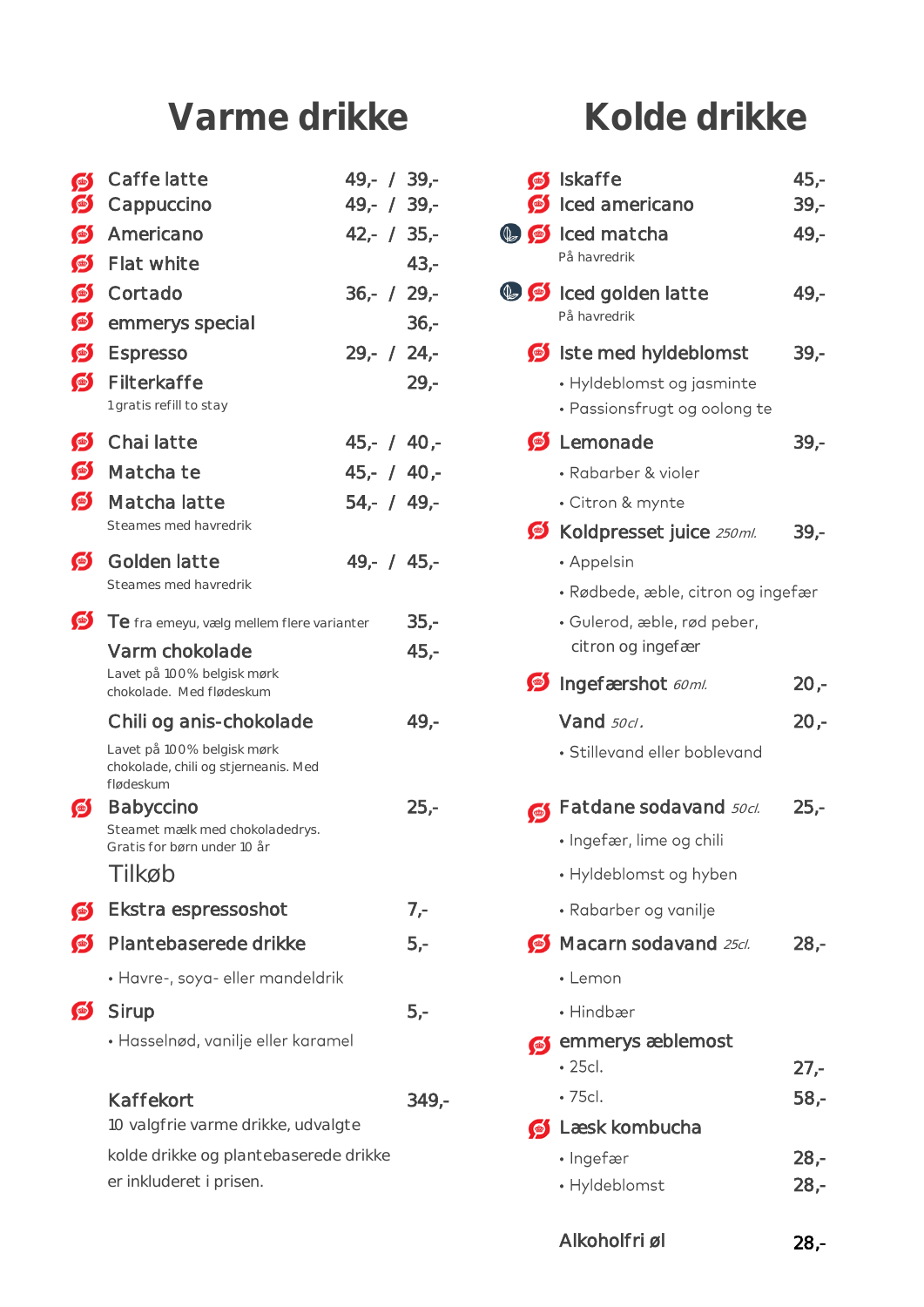## **Morgenmad**

## **Frokost**

| <b>Brunch</b>                      | $149,-$    | Rugbrødssandwich                                           | $59,-$ |
|------------------------------------|------------|------------------------------------------------------------|--------|
| Brød, wienerbrød, skyr m. granola, |            | · Røget laks, hvidløgsost og spinat                        |        |
| årstidens kompot, blødkogt æg      |            | · Chipotletun og spinat                                    |        |
| smør, ost, persillepesto,          |            | · Avocado, hummus, syltede                                 |        |
| laks, chipotletun, skinke          |            | rødløg og spinat (vegansk)                                 |        |
| avocado og spinat.                 |            |                                                            |        |
| Tilkøb koldpresset juice 29,- &    |            | Grillet focacciasandwich                                   | $65,-$ |
| ingefærshot 15,-                   |            | • Økologisk skinke, ost,                                   |        |
|                                    |            | persillepesto og spinat                                    |        |
| Morgentallerken                    | $65 -$     | • Kylling, citronmayo,                                     |        |
| Brød, blødkogt æg, smør, ost,      |            | syltede rødløg og spinat                                   |        |
| skyr med årstidens kompot          |            | · Avocado, persillepesto, syltede                          |        |
| og granola.                        |            | rødløg og spinat (vegetarisk)                              |        |
| Tilkøb ingefærshot 15,-            |            | · Sæsonvariant, spørg venligst                             |        |
|                                    |            | personalet                                                 |        |
| Skyr med granola                   | $38 -$     |                                                            |        |
| Med eller uden årstidens kompot    |            | Avocadomad                                                 | $59 -$ |
|                                    |            | Rugbrød med avocado, pesto,                                |        |
| Blødkogt æg med brød               | $30 -$     | hytteost, syltede rødløg og spinat                         |        |
| Med rugbrød og smør                |            | Tilkøbæg 10,-                                              |        |
| Ekstra æg 10,-                     |            |                                                            |        |
|                                    |            | Laksemad                                                   | $59 -$ |
| Et smurt stykke                    | $fra$ 23,- | Rugbrød med laks med avocado,                              |        |
| Smør, ost, marmelade, pesto,       |            | persillepesto, syltede rødløg og spinat                    |        |
| hummus, skinke, laks,              |            | Tilkøbæg 10,-                                              |        |
| chokolade-hasselnøddecreme         |            |                                                            |        |
| eller pålægschokolade              |            | emmerys madbrød (3 stk. 75,-)<br>Med kartofler, soltørrede | $29 -$ |
| Glutenfri grød                     | $29 -$     | tomater, ost og timian                                     |        |
| Havre, boghvede, tørrede bær,      |            |                                                            |        |

### Morgentallerker Brød, blødkogt æg skyr med årstidens

| Skyr med granola                |      |
|---------------------------------|------|
| Med eller uden årstidens kompot |      |
| Blødkogt æg med brød            | 30.- |
| Med rugbrød og smør             |      |
| Ekstra æg 10,-                  |      |
|                                 |      |

### Et smurt stykke

## $\mathcal{I}$  Glutenfri grød

Havre, boghvede, t kakaonibs og kanel.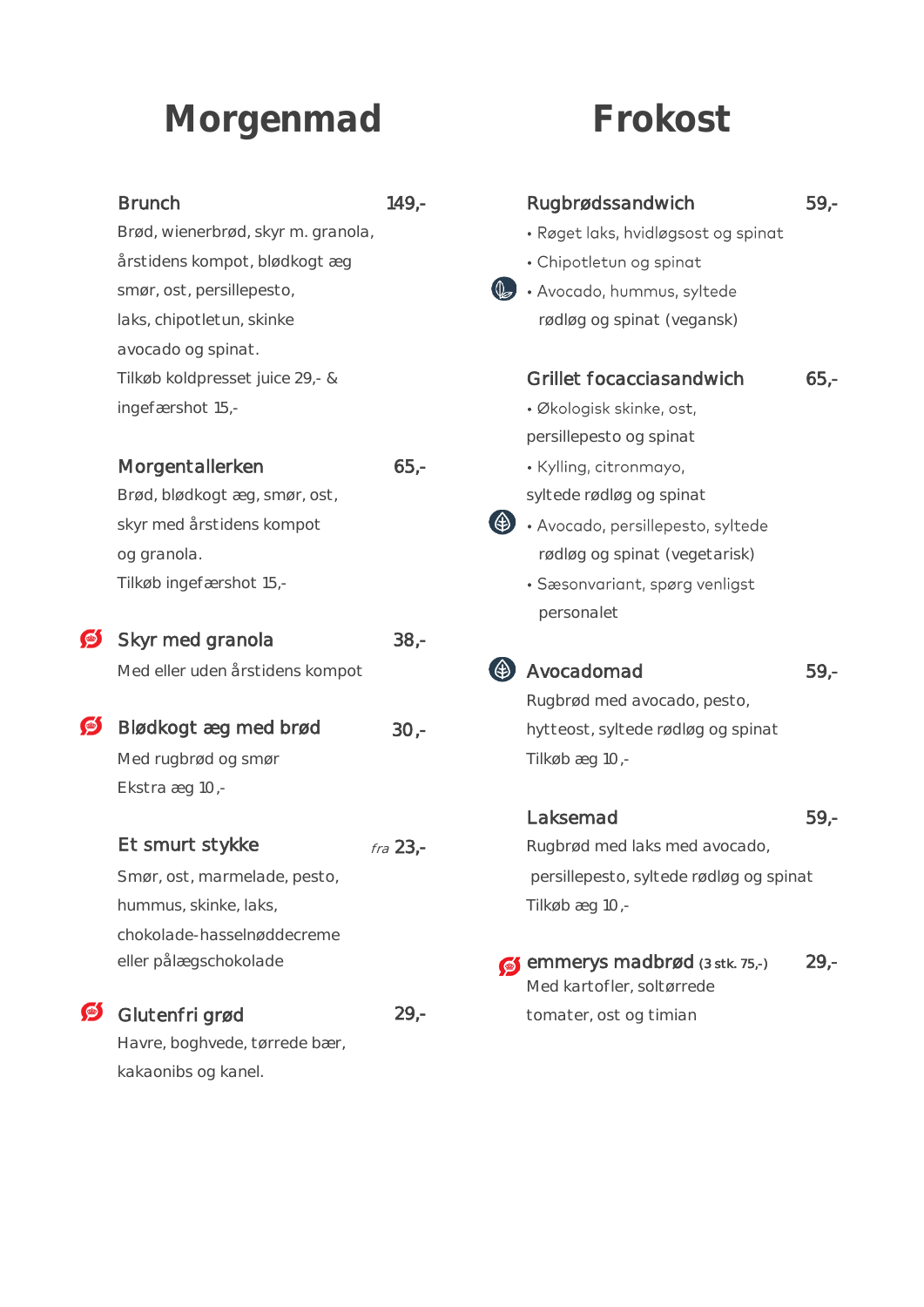|            | Maltrugbrød                      | 47.             |
|------------|----------------------------------|-----------------|
|            | Skiveskåret maltrugbrød          | 47,             |
|            | Softkernerugbrød                 | 47.             |
|            | Skiveskåret softkernerugbrød 47, |                 |
|            | Korn & kerner                    | 47.             |
|            | Kernefri rugbrød                 | 42.             |
|            | Korn & kerne rugbrødsbolle       | 16 <sub>i</sub> |
| $\bigcirc$ | $Chokar10$ (2 other 20)          | 12.             |

### Lyst brød

### Müslibrød 47,- Schokoladecremekage Ølandsbrød 47,- Citronmåne (1/2 for 45,-)  $\bullet$  Hvedebrød  $42.$ - $\bullet$  Sæsonvariant Skagensbrød 42,-Rugsigtebrød 42,- Wienerbrød (3 stk. 59,-)  $\bullet$  Rustik baguette 37,- $\bullet$  Glutenfrit brød  $45.$ -

### Stykker (5 stk. 45)

| $\bullet$ Hyedestykke             |        | 13,- $\bullet$ Kanelsnegl                   |
|-----------------------------------|--------|---------------------------------------------|
| Kernestykke                       | $13 -$ | Kanelbrud                                   |
| Müslibolle                        | $14 -$ | Sæsonvariant                                |
| $\bullet$ Tebolle                 | $13 -$ | Wienerdrøm $(1/4$ for 24,-)                 |
| Febolle med rosiner               | $13 -$ | (kun fredag til søndag eller på bestilling) |
| Batardstykke                      | $10 -$ |                                             |
| Havrestykke                       | $10 -$ | Kolonial                                    |
| $\bullet$ Glutenfrie boller 3 stk | $35 -$ | Granola $(3$ for 179,-)                     |
|                                   |        |                                             |

 $\bullet$  Pølsehorn (3 stk. 59,-) 23,-

# **Brød & rugbrød Kager & wienerbrød**

### Rugbrød Portionskager (3 stk. 69,-)

 $M_{\text{Kokostop}}$   $\text{Med}$  chokolade 26,- $\overline{\bullet}$  Hindbærsnitte 26,- $\bullet$  Citronmuffin 26,- $\bullet$  Hvid brownie med appelsin 26,- $\bullet$  Mørk brownie med valnødder  $\bullet$  26,-**Kernefrid 42** Romkugle (3 stk. 50,-) 19,- $\bullet$  Sæsonsnitte 28,-Chokorug (3 stk. 30,-) 13,- Sæsontærte (3 stk. 75,-) 30,- $\bullet$ Tilkøb creme fraice eller flødeskum 5,-

## Kernebrød 47,- Skærekager 89,-

- 
- 

| Rustik baguette     | $37 -$   | <b>P</b> Croissant                          | $23 -$ |
|---------------------|----------|---------------------------------------------|--------|
| Glutenfrit brød     | $45 -$   | Chokolade croissant                         | $24 -$ |
|                     |          | Grovcroissant                               | $24 -$ |
| Stykker (5 stk. 45) |          | $\bullet$ Tebirkes                          | $23 -$ |
| Hvedestykke         | $13 -$   | Kanelsnegl                                  | $25 -$ |
| Kernestykke         | $13 -$   | $\bullet$ Kanelbrud                         | $24 -$ |
| Müslibolle          | $14. -$  | Sæsonvariant                                | $24 -$ |
| Tebolle             | $13 -$   | $\bullet$ Wienerdrøm (1/4 for 24,-)         | $85,-$ |
| Tabolla mad roginar | $1 \cap$ | (kun fredag til søndag eller på bestilling) |        |

### 10,- Kolonial

| Glutenfrie boller 3 stk            | $35 -$ | Granola $(3$ for 179,-)                          | $69 -$ |
|------------------------------------|--------|--------------------------------------------------|--------|
| Pølsehorn $(3 \text{ stk. } 59,-)$ |        | 23.- $\bullet$ Honningristet müsli (3 for 179.-) | $69 -$ |
|                                    |        | Lakridssmåkager (3 for 169,-)                    | $65 -$ |
|                                    |        | $\bullet$ Ingefærsmåkager (3 for 169,-)          | $65 -$ |

### Kagemand eller kagekone 399,- S

Lavet som hindbærsnitte

(bestilles 2 dage før)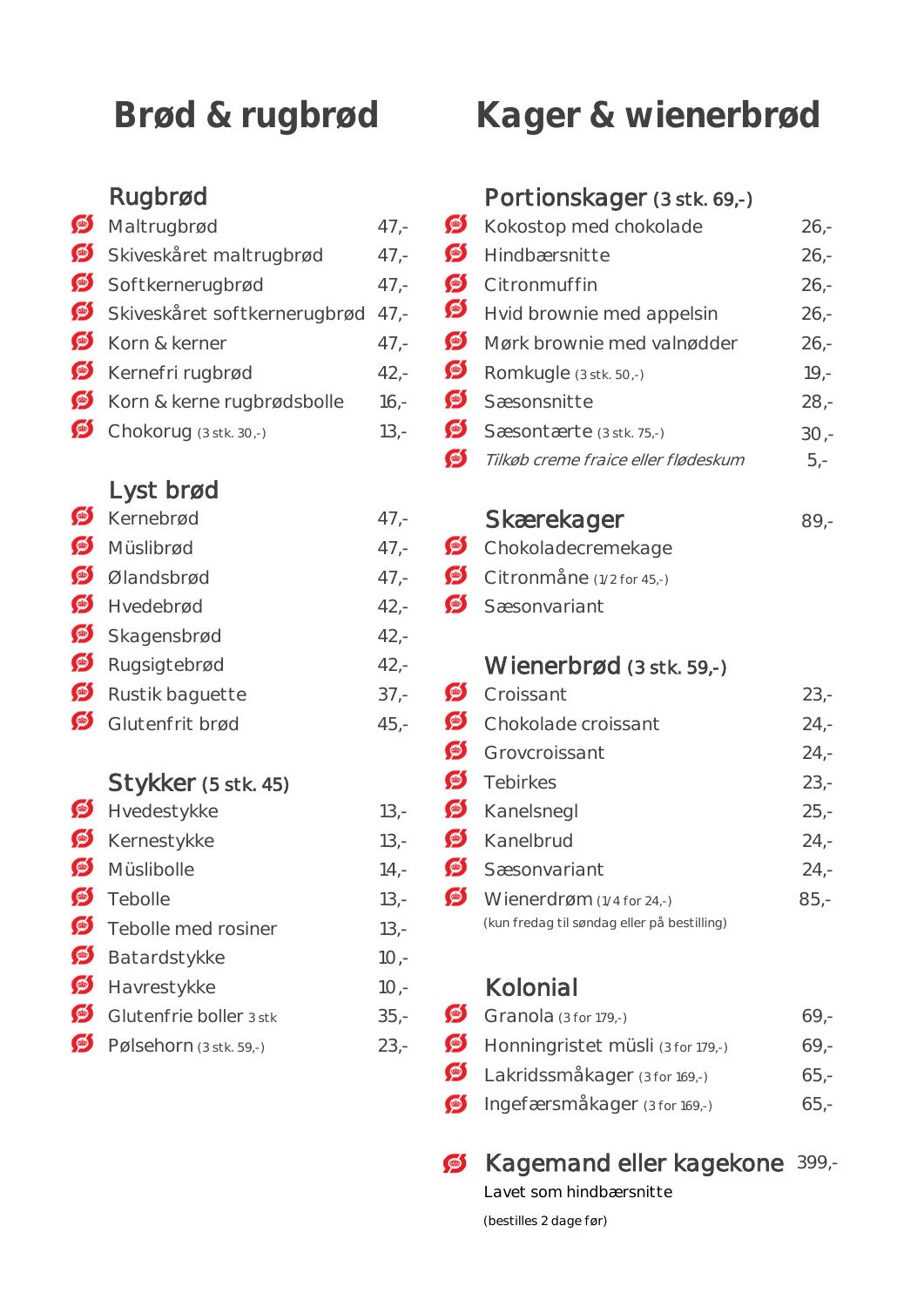## **Hot drinks Cold drinks**

| S         | Caffe latte                                                                  | $49 - / 39 -$ |          |           | <b>D</b> Iced latte with syrup                   |                     | $45,-$ |
|-----------|------------------------------------------------------------------------------|---------------|----------|-----------|--------------------------------------------------|---------------------|--------|
| 鱼         | Cappuccino                                                                   | $49 - / 39 -$ |          |           | <b>S</b> Iced americano with syrup               |                     | $39 -$ |
| S         | Americano                                                                    | $42 - 735 -$  |          |           | <b>D S</b> Iced matcha with oat drink            |                     | $49 -$ |
| S         | Flat white                                                                   |               | $43,-$   |           | <b>C</b> for Iced golden latte with oat drink    |                     | $49,-$ |
| S         | Cortado                                                                      | $36 - / 29 -$ |          |           | $\bullet$ Iced tea                               |                     | $39 -$ |
| S         | emmerys special                                                              |               | $36 -$   |           | · Elderflower and Jasmin tea                     |                     |        |
| S         | <b>Espresso</b>                                                              | $29 - 724 -$  |          |           | • Passion fruit and Oolong tea                   |                     |        |
| S         | Filter coffee<br>1 free refill to stay                                       |               | $29 -$   |           | S Lemonade<br>• Rhubarb and violets              |                     | $39 -$ |
| 9         | Chai latte                                                                   | $45,- / 40,-$ |          |           | • Lemon and mint                                 |                     |        |
| 9         | Matcha tea                                                                   | $45 - / 40 -$ |          |           | Cold pressed juice 250ml excl. mortgage 39,-     |                     |        |
| $\bullet$ | Matcha latte                                                                 |               | $/$ 49,- |           | • Orange                                         |                     |        |
|           | Steamed with oat drink                                                       |               |          |           | • Beetroot, apple, lemon and ginger              |                     |        |
| $\bullet$ | Golden latte<br>Steamed with oat drink                                       | $49 - 745 -$  |          |           | • Carrot, apple, red pepper, lemon<br>and ginger |                     |        |
| 鱼         | Tea from emeyu                                                               |               | $35 -$   |           | Ginger shot 60ml.                                |                     | $20 -$ |
|           | Hot chocolate                                                                |               | $45,-$   |           | Water 50cl.                                      | excl. mortgage      | $2O -$ |
|           | With whipped cream. Made with<br>100% belgian choklade                       |               |          |           | • Still or sparkling                             |                     |        |
|           | Chili and anis chocolate                                                     |               | $49 -$   | <b>D</b>  | Fatdane soda <b>50cl.</b>                        | excl. mortgage 28,- |        |
|           | Made with 100% belgian choklade, chili                                       |               |          |           | • Ginger, lime and chili                         |                     |        |
|           | and star anise. With whipped cream.                                          |               |          |           | • Elderflower and rose hip                       |                     |        |
| 鱼         | Babyccino                                                                    |               | $25 -$   |           | • Rhubarb and vanilla                            |                     |        |
|           | Steamed milk with chocolate topping.<br>Free for children under 10 years old |               |          | $\bullet$ | Macarn soda 25cl.                                | excl. mortgage      | $25 -$ |
|           | Upgrade                                                                      |               |          |           | • Lemon                                          |                     |        |
| 9         | Extra espresso shot                                                          |               | $7 -$    |           | • Raspberry                                      |                     |        |
| S         | Plant based beverages                                                        |               | $5,-$    |           |                                                  |                     |        |
|           | · Oat-, soy- or almond drink                                                 |               |          |           | emmerys apple juice                              |                     |        |
| 鱼         | Syrup                                                                        |               | $5,-$    |           | · 25cl.                                          | excl. mortgage      | $27 -$ |
|           | · Hazelnut, vanilla or caramel                                               |               |          |           | · 75cl.                                          | excl. mortgage      | $58 -$ |
|           |                                                                              |               |          |           | $\bullet$ Læsk kombucha                          |                     |        |
|           | Coffee card                                                                  |               | $349 -$  |           | • Ginger                                         | excl. mortgage      | $28 -$ |
|           | Choose between 10 optional hot                                               |               |          |           | • Elderflower                                    | excl. mortgage      | $28 -$ |
|           | drinks and selected cold drinks.                                             |               |          |           |                                                  |                     |        |
|           | Plant based drinks are included.                                             |               |          |           | Non-alcoholic beer                               | excl. mortgage      | $28 -$ |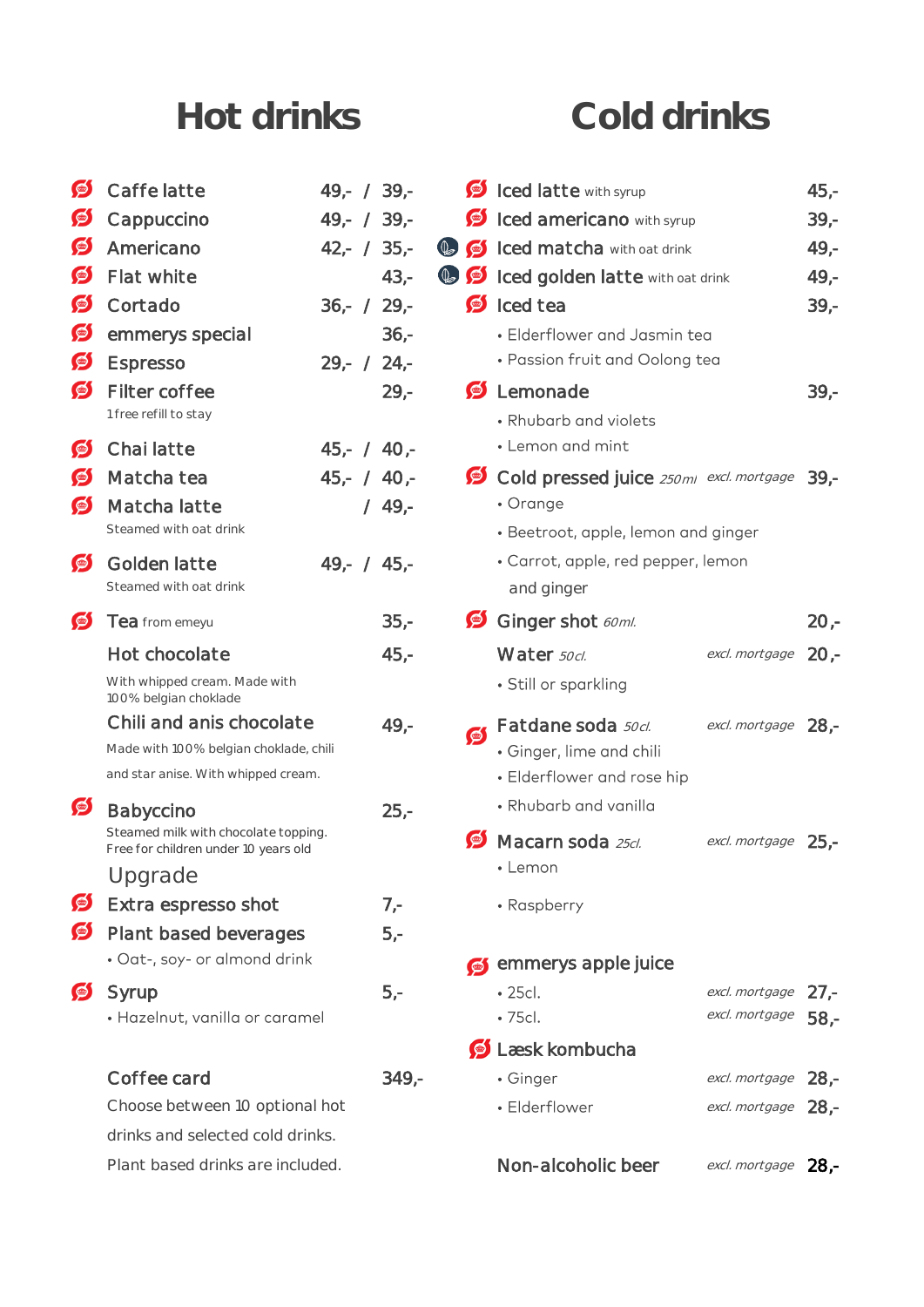## **Breakfast Lunch**

|   | <b>Brunch</b>                          | $149,-$     | Rye bread sandwich                                      | $59 -$ |
|---|----------------------------------------|-------------|---------------------------------------------------------|--------|
|   | Bread, danish pastry, skyr w. granola, |             | · Smoked salmon, garlic cream                           |        |
|   | jam, cheese, butter, soft boiled egg,  |             | cheese and spinach                                      |        |
|   | parsley pesto, chipotle tuna, ham,     |             | • Chipotle tuna and spinach                             |        |
|   | smoked salmon, avocado                 |             | $(\mathbb{Q}_{\geq})$<br>· Avocado, hummus, pickled red |        |
|   | and spinach.                           |             | onions and spinach (vegan)                              |        |
|   | Add on cold pressed juice 29,- &       |             |                                                         |        |
|   | gingershot 15,-                        |             | Grilled focaccia sandwich                               | $65 -$ |
|   |                                        |             | · Organic ham, cheese, parsley pesto                    |        |
|   | Breakfast plate                        | $65 -$      | and spinach                                             |        |
|   | Bread, soft boiled egg, butter,        |             | · Chicken, lemonmayo,                                   |        |
|   | cheese and skyr with seasonal          |             | pickeld red onion and spinach                           |        |
|   | compote and granola                    |             | · Avocado, parsley pesto, pickled                       |        |
|   | Add on gingershot 15,-                 |             | red onion and spinach (vegetarian)                      |        |
|   |                                        |             | · Seasonal variant, please ask the staff                |        |
| G | Skyr with granola                      | $38 -$      |                                                         |        |
|   | With or without seasonal compote       |             | Open-faced avocado sandwich                             | $59 -$ |
|   |                                        |             | on rye bread                                            |        |
| S | Soft boiled egg and bread              | $30 -$      | With avocado, parsley pesto, cottage cheese,            |        |
|   | With rye bread and butter              |             | spinach and pickled red onion                           |        |
|   | Extra egg 10,- pr. piece.              |             | Add on egg 10,-                                         |        |
|   |                                        |             |                                                         |        |
|   | Bread roll with spread                 | from $18,-$ | Open-faced salmon sandwich                              | $59 -$ |
|   | Selection of: butter, cheese, jam,     |             | on rye bread                                            |        |
|   | parsley pesto, hummus,                 |             | With smoked salmon, avocado, parsley                    |        |
|   | chocolate-hazelnut spread,             |             | pesto, spinach and pickled red onion.                   |        |
|   | ham or salmon                          |             | Add on egg 10,-                                         |        |
|   |                                        |             |                                                         |        |
| S | Gluten free porridge                   | $29 -$      | Savory bread (3 for 75,-)                               | $29 -$ |
|   | Oats, buckwheat, dried berries,        |             | With potatoes, sun-dried tomatoes,                      |        |
|   |                                        |             |                                                         |        |

cocoa nibs and cinnamon. The cheese and thyme